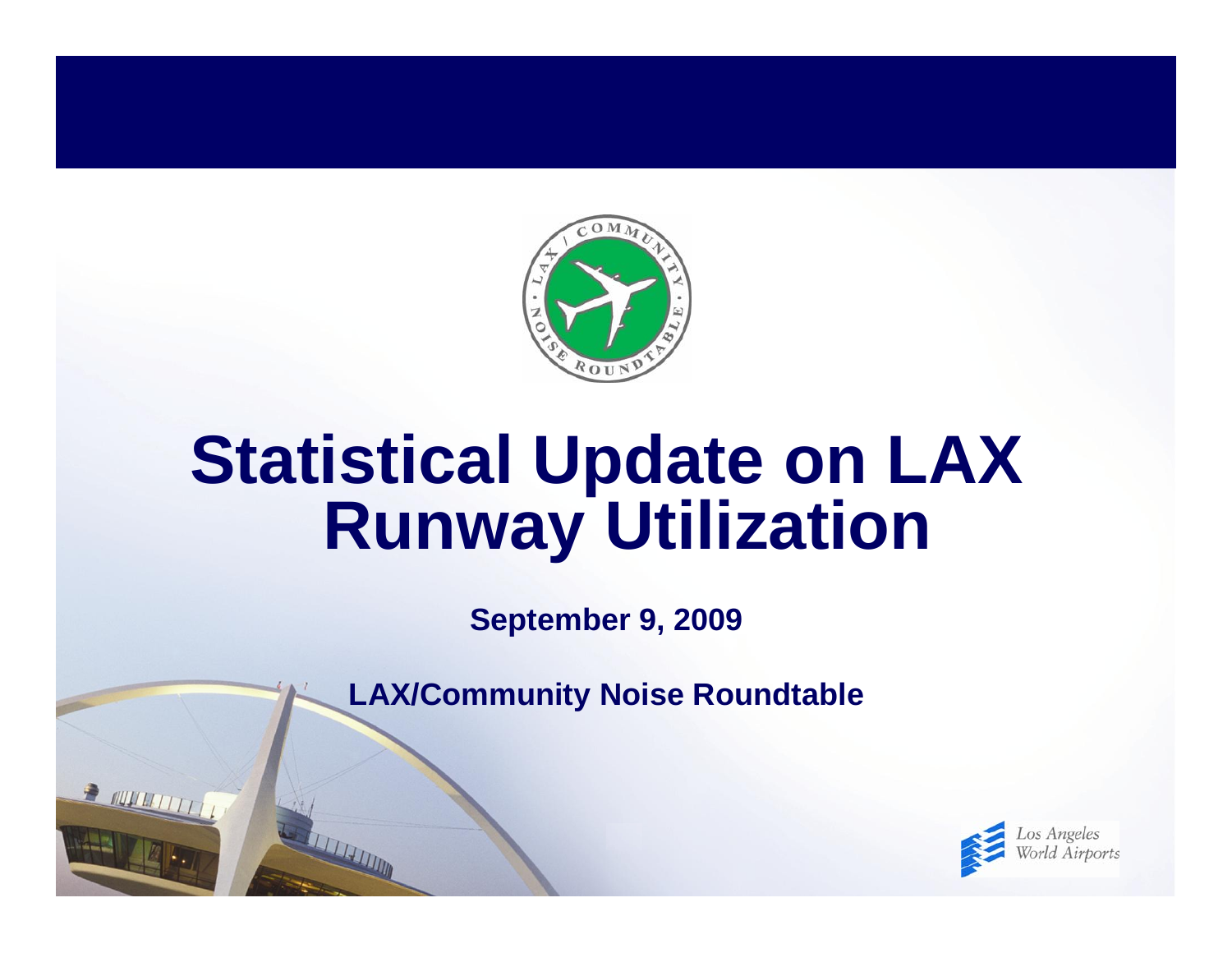### **August 2009 – Westerly Operations**





World Airports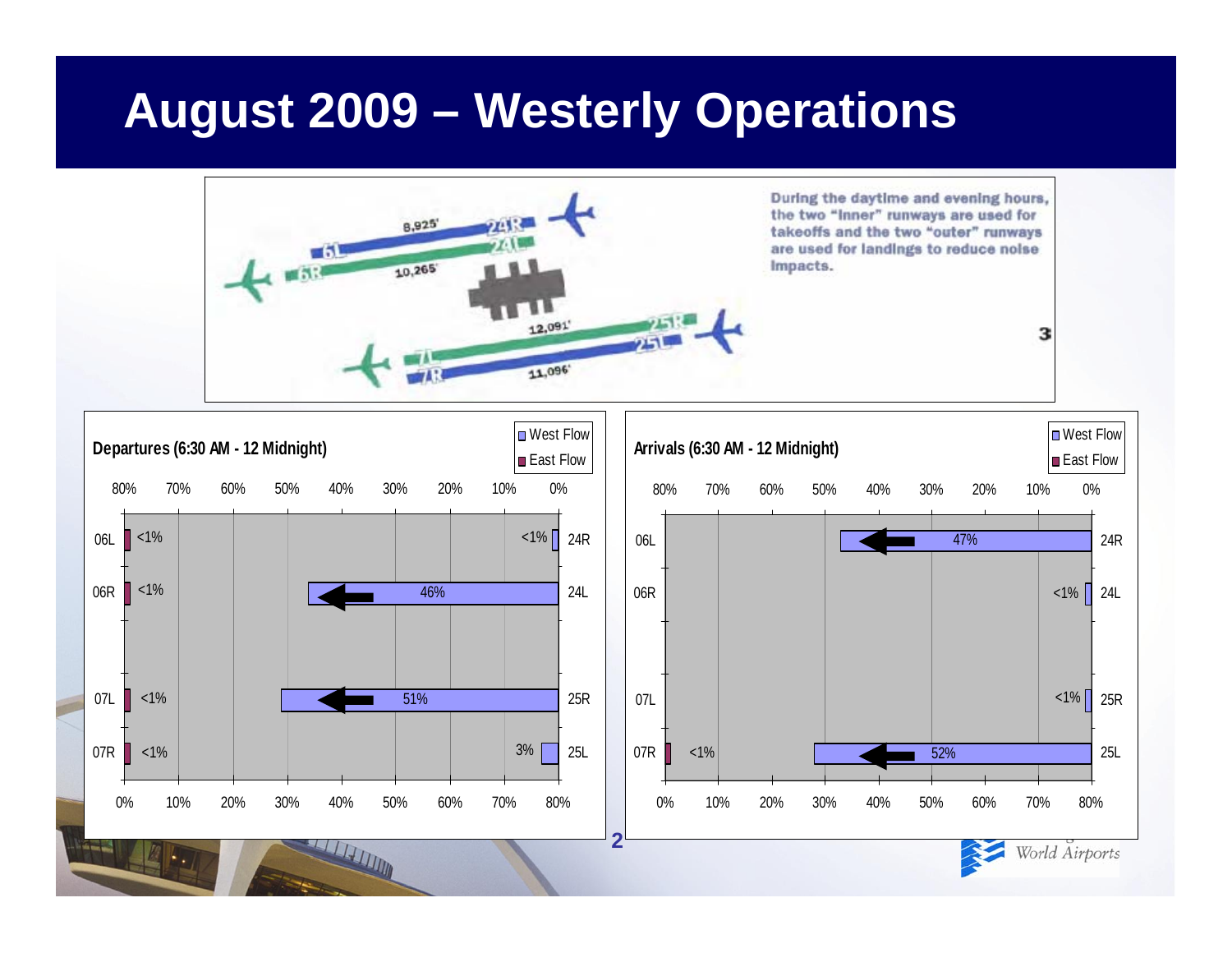### **August 2009 – Over Ocean Operations**







Los Angeles World Airports

**3**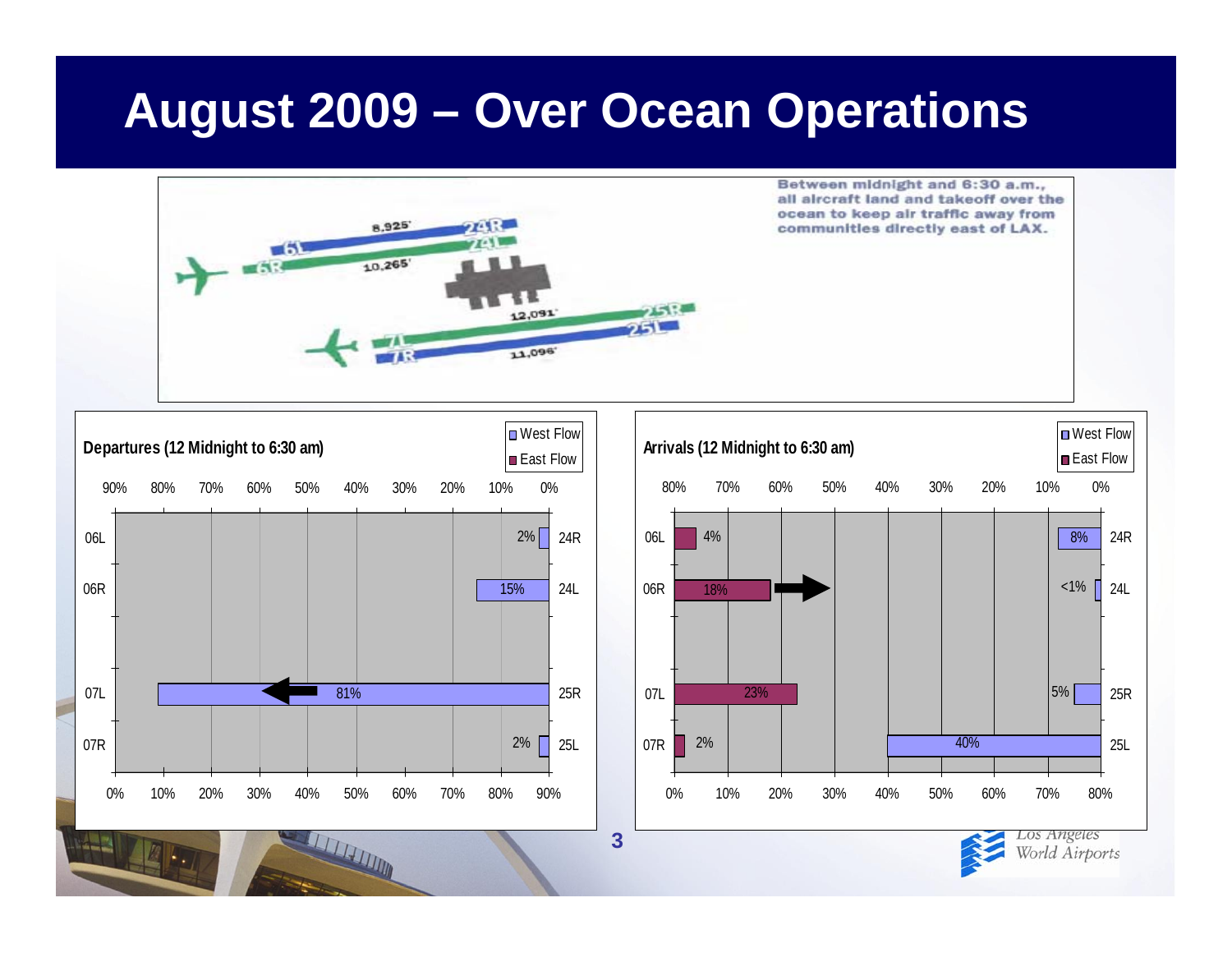### **Deviation from Over-Ocean Operations 13-month period**





**THE REAL PROPERTY AND**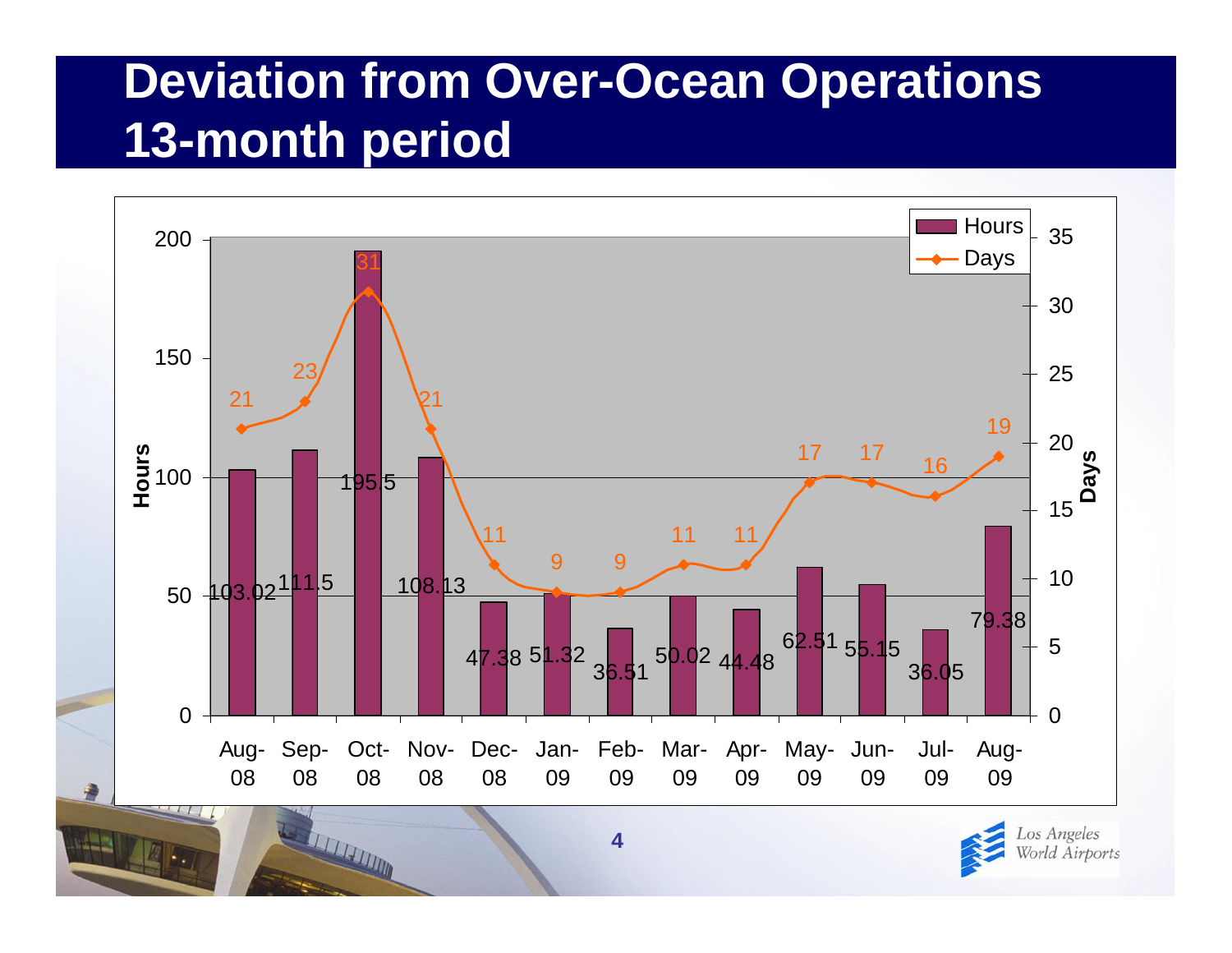## **Departures – Runways 25L and 25R 13-month period**





THE REAL PROPERTY AND INCOME.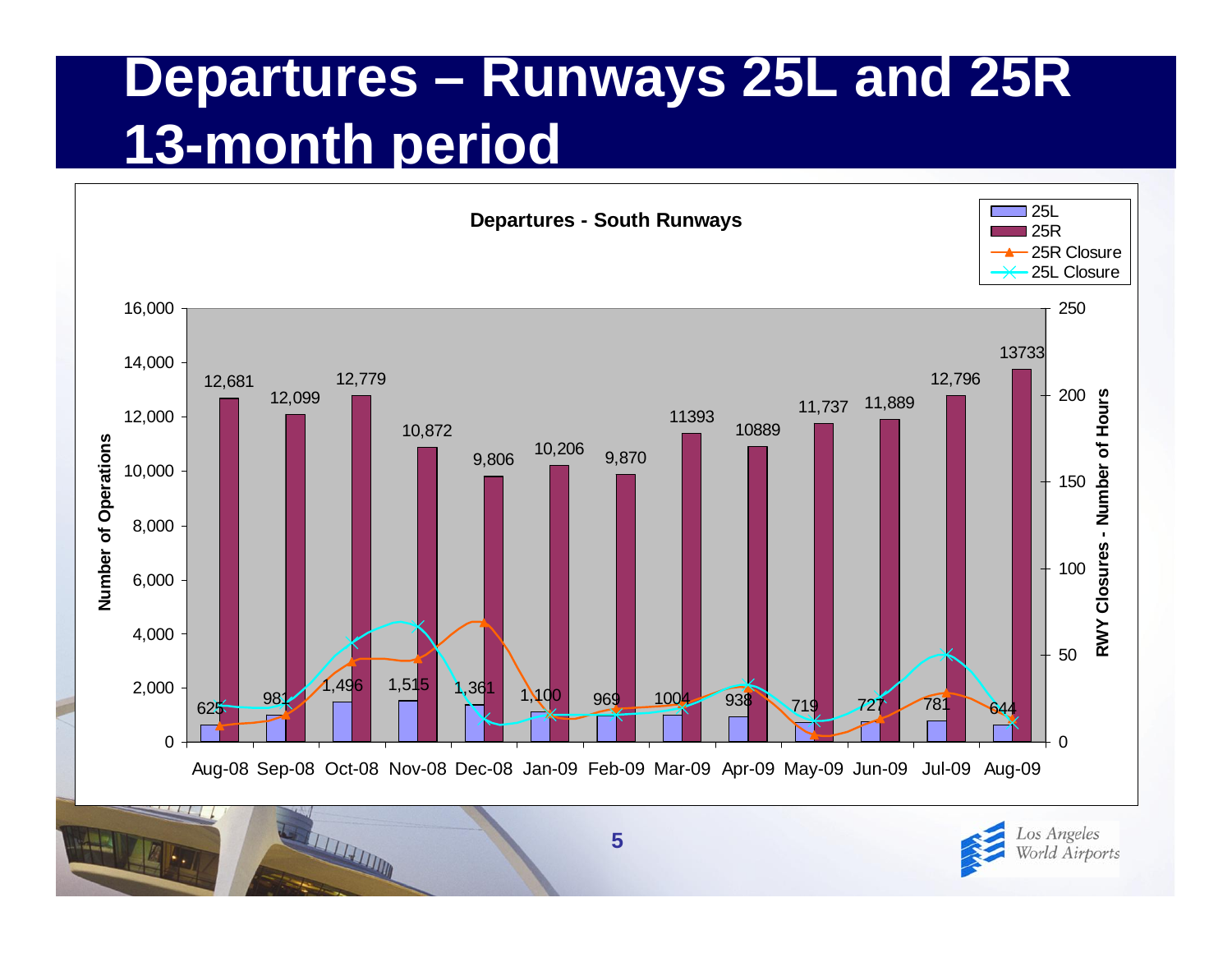# **Arrivals – Runways 25L and 25R 13-month period**





THE REAL PROPERTY AND INCOME.

 $\rightarrow$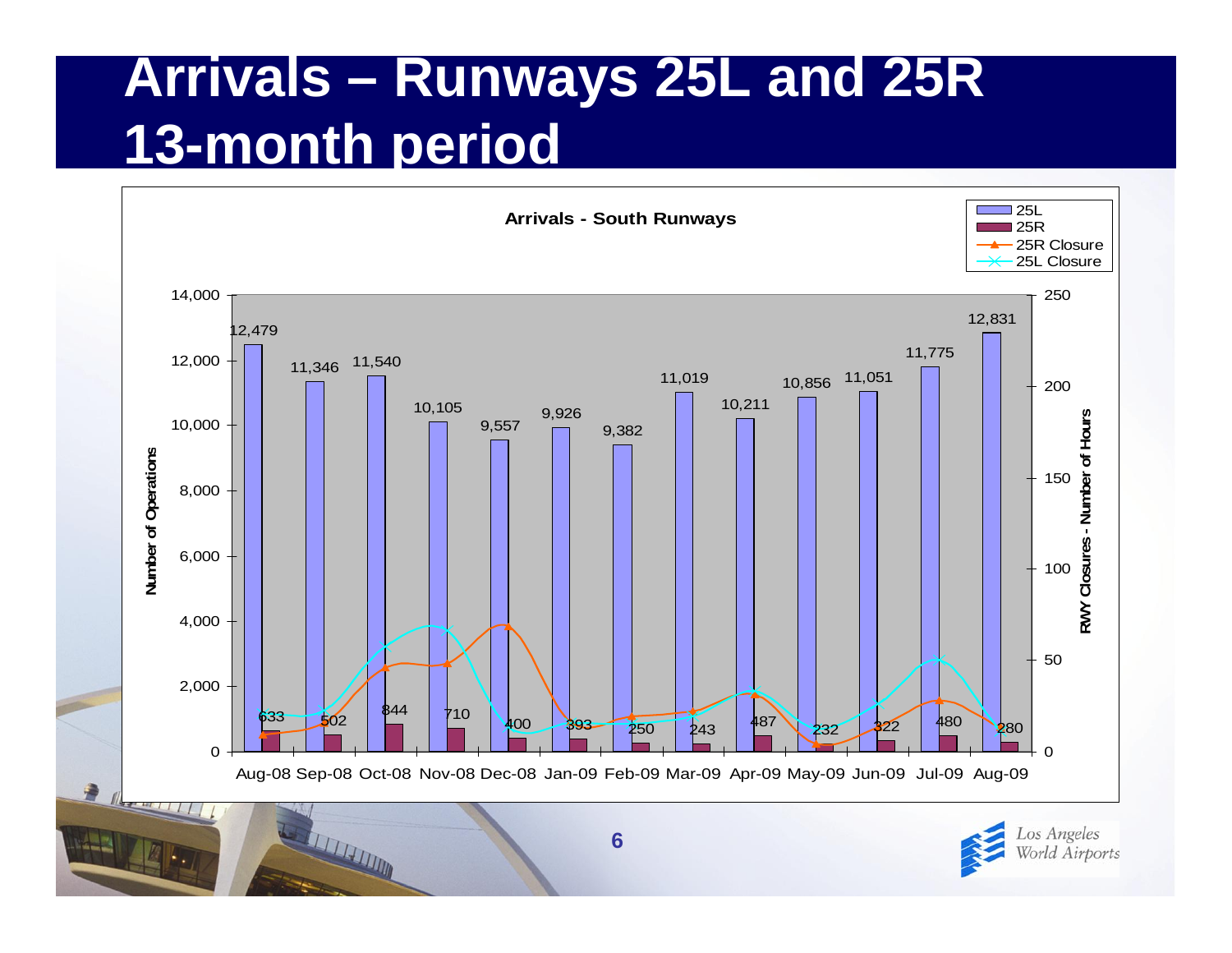# **Departures – Runways 24L and 24R 13-month period**



**7**

 $\rightarrow \mathbb{R}$ 

**TELEVISION** 

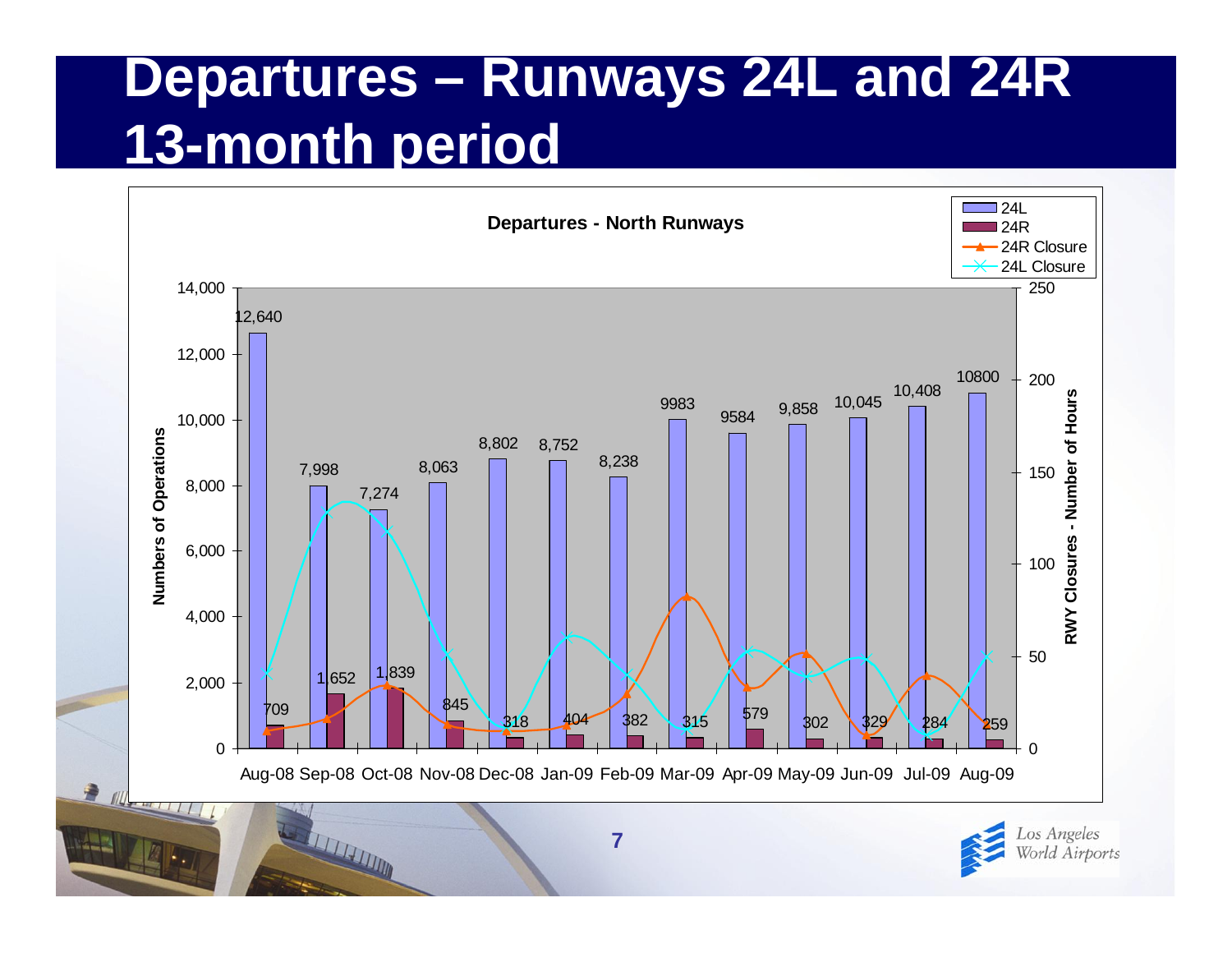# **Arrivals – Runways 24L and 24R 13-month period**





**8**

THE REAL PROPERTY AND INCOME.

**字**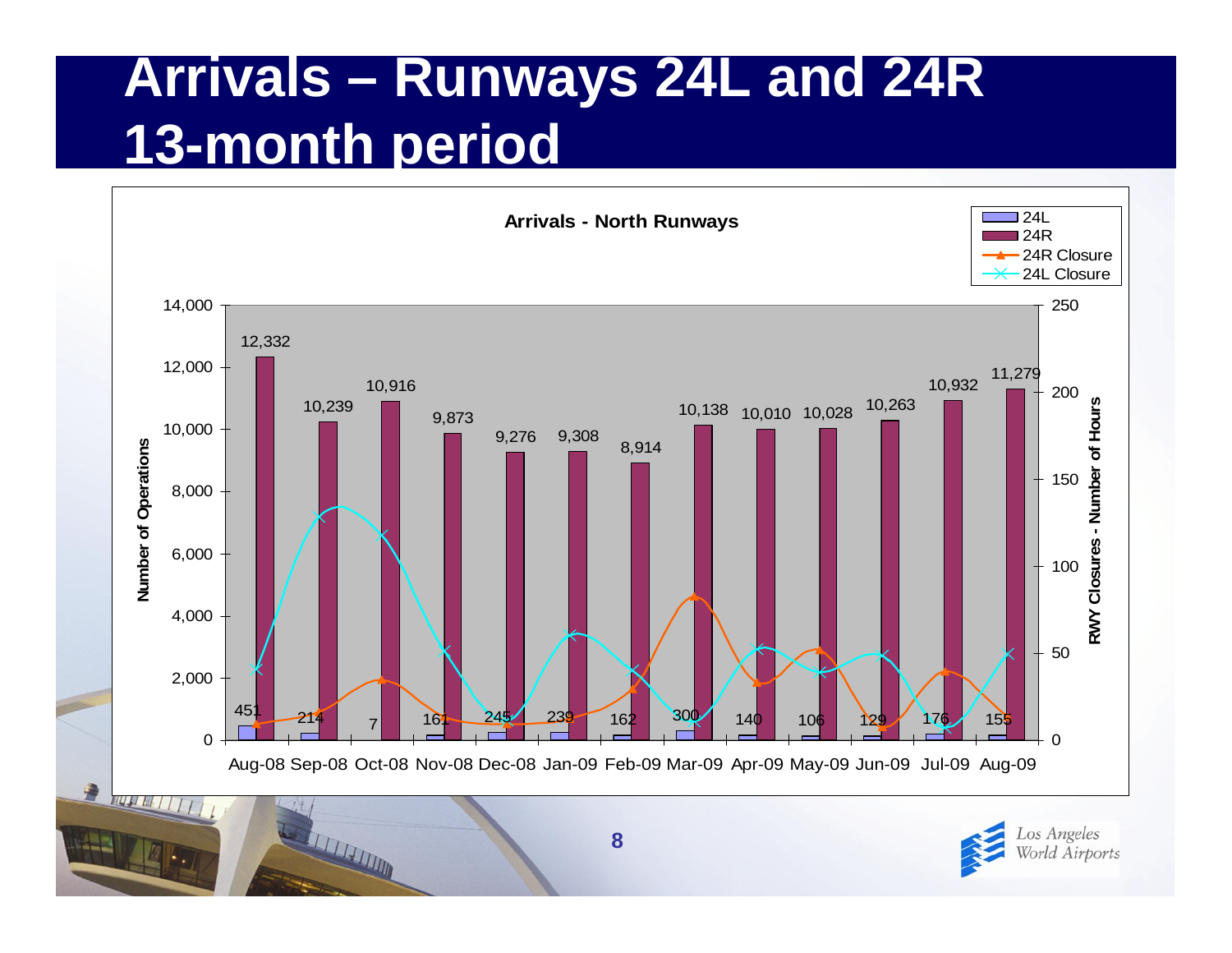#### **Time of Day by Operator on 25L August 2009**



**9**

**THE REAL PROPERTY AND** 

Los Angeles World Airports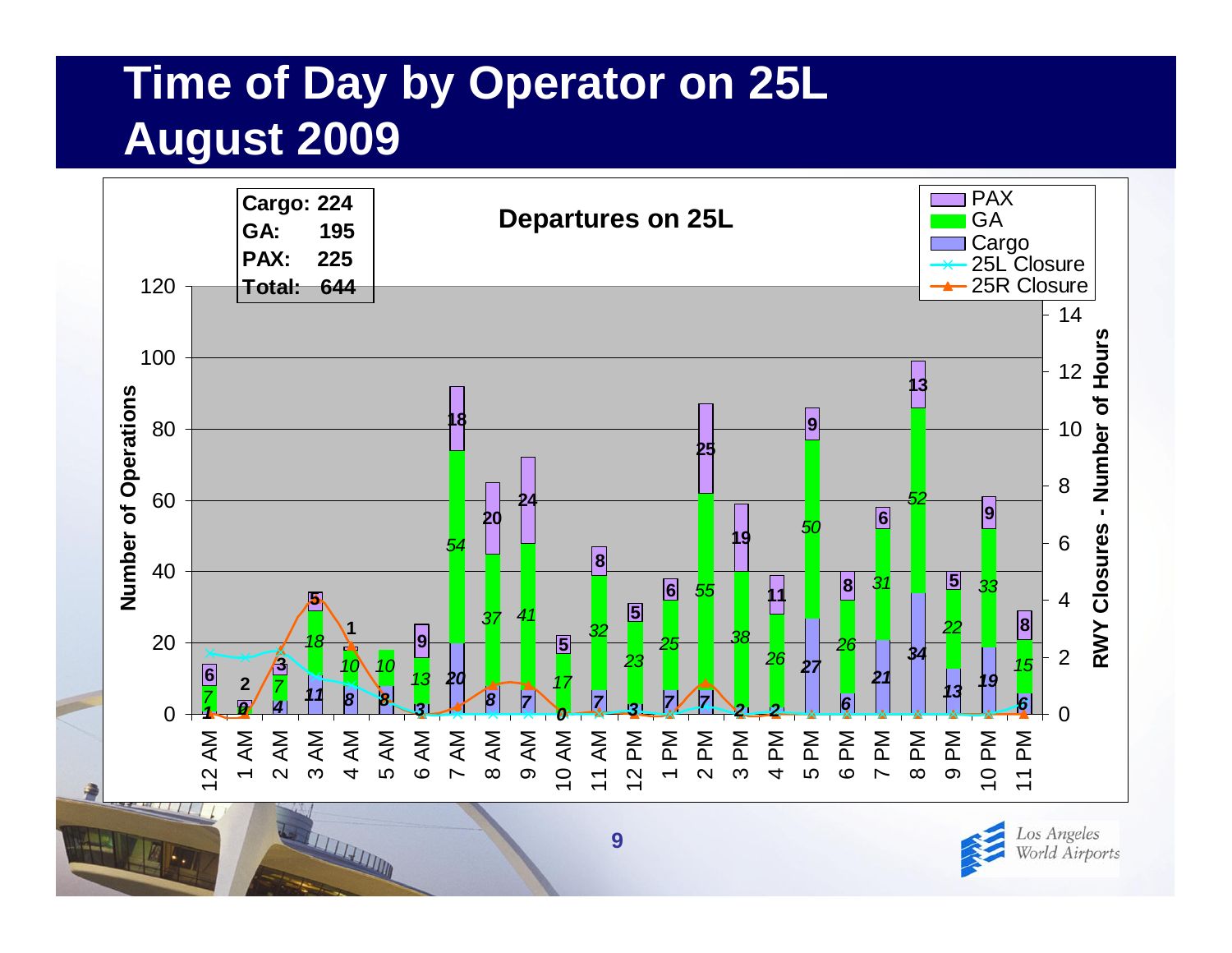#### **Time of Day by Operator on 25R August 2009**



**10**

Los Angeles World Airports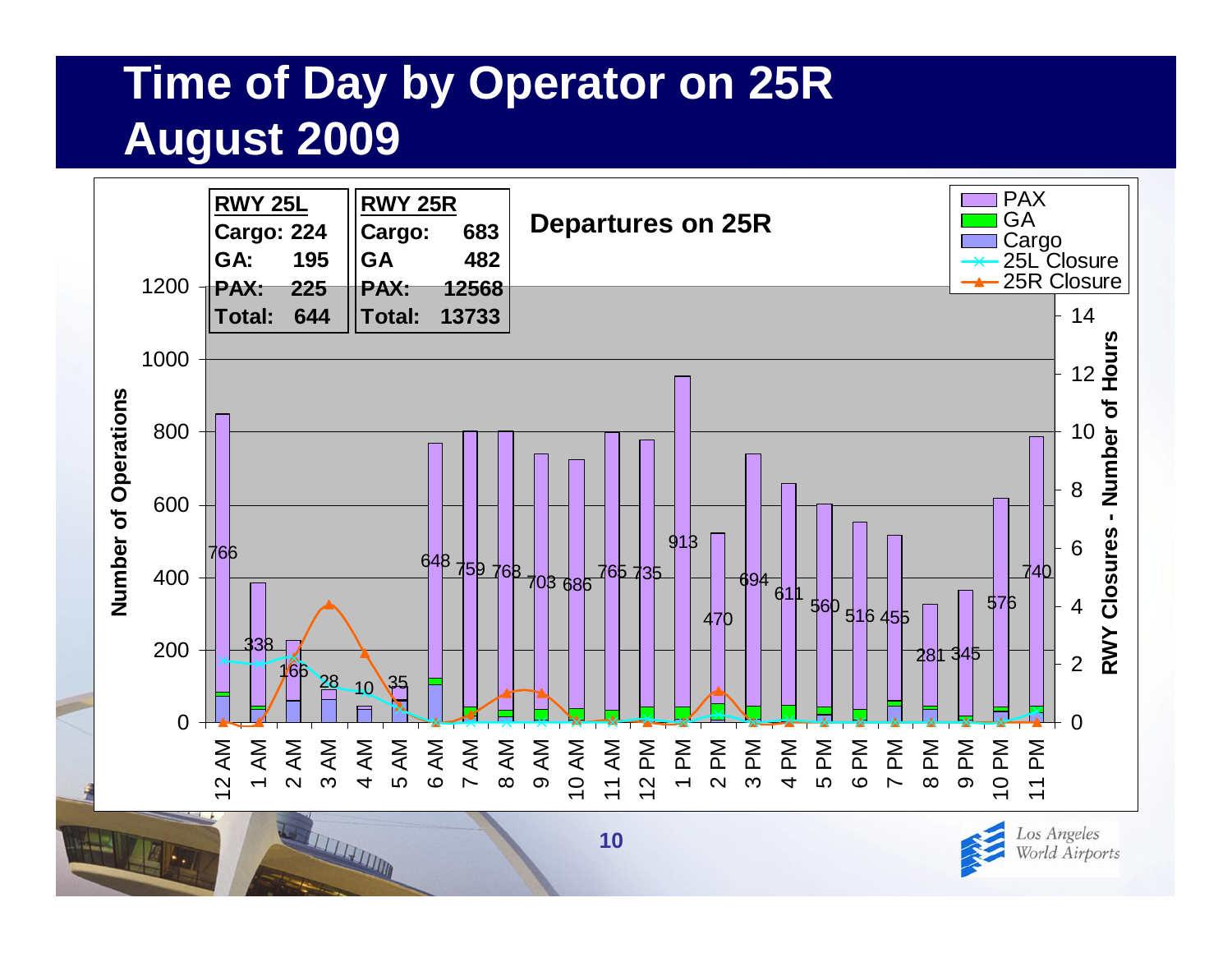### **Time of Day – Cargo Only August 2009**

THE REAL PROPERTY AND IN



**11**

Los Angeles World Airports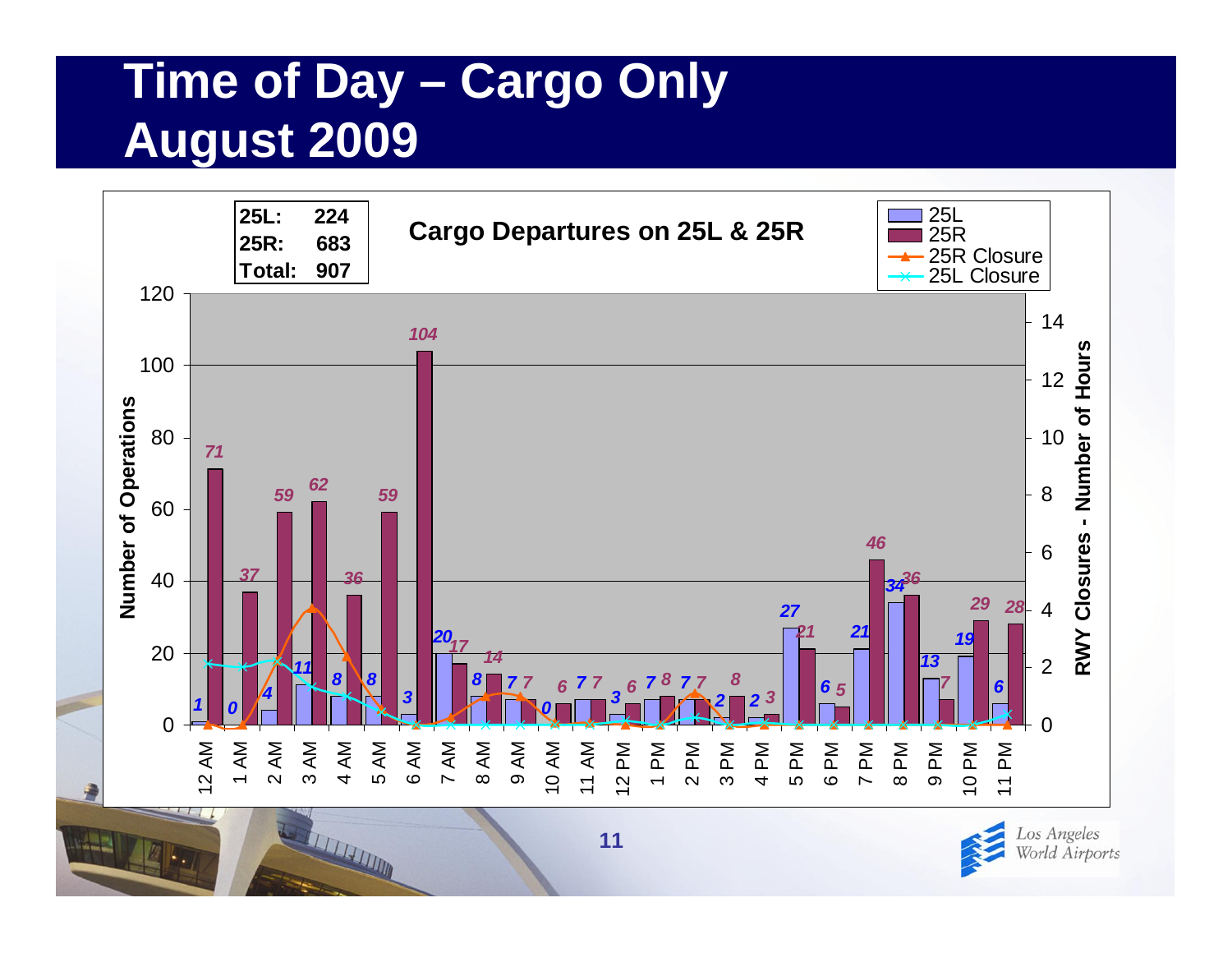### **Cargo Departures on 25L & 25R 13-month period**





**THE REAL PROPERTY AND**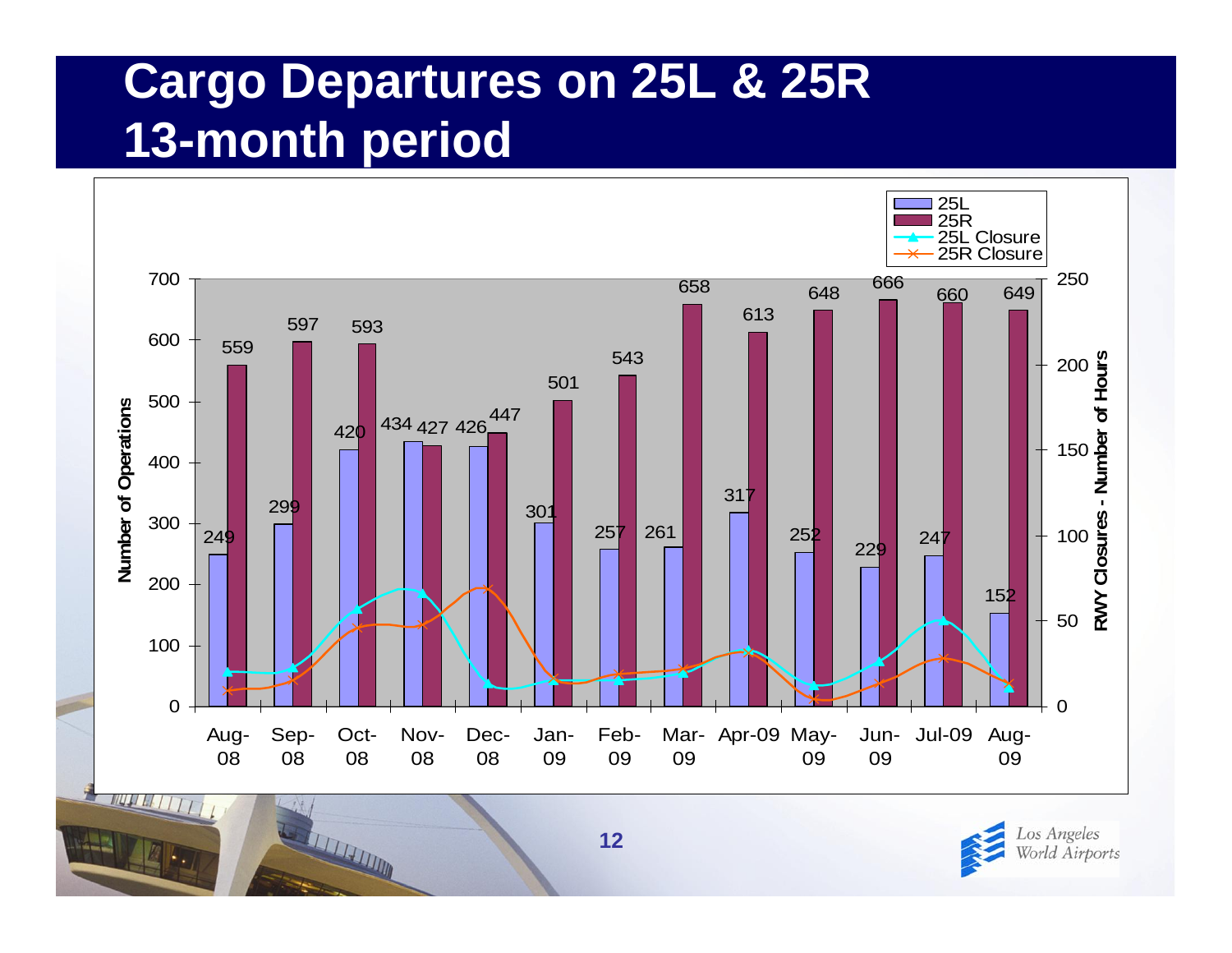#### **Air Cargo Departures on 25L & 25R August 2009**